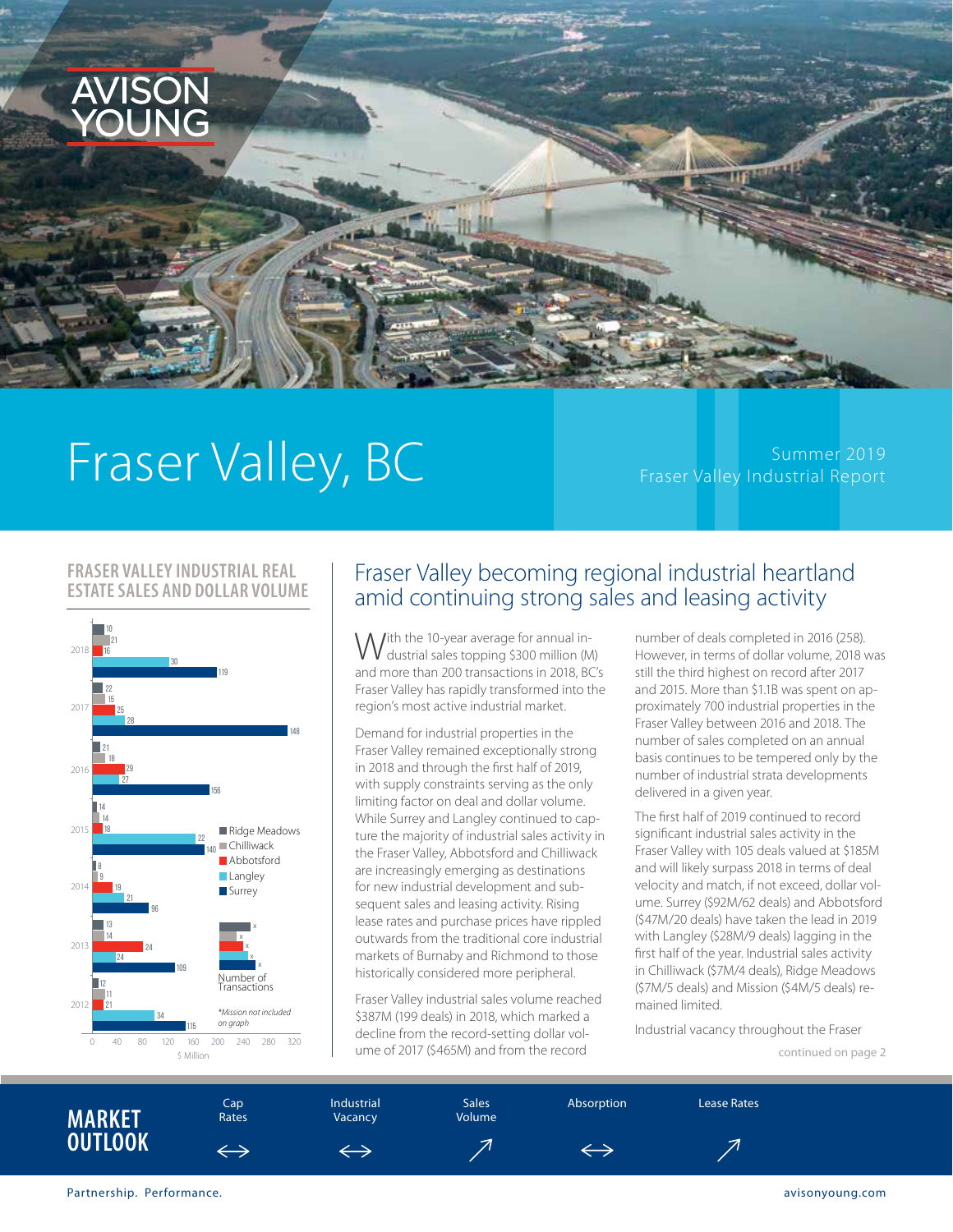



**Michael Farrell\***, Principal 604.646.8388 michael.farrell@avisonyoung.com



**Garth White\***, Principal 604.757.4960 garth.white@avisonyoung.com



**Joe Lehman**, Principal 604.757.4958 joe.lehman@avisonyoung.com



**John Eakin**, Vice-President 604.646.8399 john.eakin@avisonyoung.com



**Mathew Sunderland\***, Vice-President 604.647.1346 mathew.sunderland@avisonyoung.com



**Gord Robson**, Vice-President 604.647.1331 gord.robson@avisonyoung.com *\* Personal Real Estate Corporation*

### continued from page 1

Valley's 62.7-million square feet (msf) industrial market remains at historic lows. Surrey, which is the largest industrial market in the valley at 32.6 msf, had the valley's highest vacancy of 1.3% at June 30, 2019. Langley's 17.4-msf industrial market recorded vacancy of 1.1% at mid-year 2019, while Abbotsford's 8.3-msf industrial market was 1.2%. Vacancy in Ridge Meadows' 4.4-msf market was just 0.1%, tying it with New Westminster (0.1%) for the tightest industrial vacancy in Metro Vancouver at mid-year 2019. Despite more than 3.4 msf of new industrial space set for delivery in the Fraser Valley by the third quarter of 2020 (see page 3 for more details), vacancy is not anticipated to increase in a meaningful way.

The availability rates – new space being added to inventory and available in the next 180 days – for most of the Fraser Valley's industrial markets decreased at the end of the second quarter of 2019 when compared with the first quarter. Despite the addition of 1.1 msf in the next six months in Surrey, the availability rate dropped from 6% to 4% with more than 800,000 sf of that space already absorbed

by the market. Langley's availability rate slipped from 4.4% to 3.5% with the only new space delivering by year-end already leased or sold out. Strong demand in Abbotsford also pushed the availability rate from 6.8% to 4%. However, the availability rate increased in Ridge Meadows to 8.2% from 3.7% due to the scheduled completion of building 800 in **Golden Ears Business Park** by year-end 2019. There was approximately 160,000 sf of available space in the 220,000-sf building at mid-year 2019.

Rental-rate appreciation has continued to manifest throughout the Fraser Valley with almost all markets posting average asking net lease rates in excess of \$10 psf. Langley (\$11.76 psf) had the highest average asking net lease rate in the valley, followed by Surrey (\$10.80 psf), Ridge Meadows (\$10.40 psf) and Chilliwack (\$10.34 psf). Only Abbotsford (\$9.62 psf) registered an average asking net lease rate that was less than \$10 psf. Additional costs averaged \$3.46 psf in the Fraser Valley at mid-year 2019. While the pace of rental rate increases started to slow in the first half of 2019, upward pressure is expected to continue as vacancy remains at historic lows.

continued on page 4

| TOP 10 FRASER VALLEY INDUSTRIAL BUILDING SALES TRANSACTIONS BY REGION (JULY 1, 2018 TO JUNE 30, 2019) |                              |                                    |                            |                          |                 |                             |  |  |  |
|-------------------------------------------------------------------------------------------------------|------------------------------|------------------------------------|----------------------------|--------------------------|-----------------|-----------------------------|--|--|--|
| <b>ADDRESS</b>                                                                                        | <b>REGION</b>                | <b>TRANSACTION</b><br><b>VALUE</b> | <b>SOUARE</b><br>FEET (SF) | PER SQUARE<br>FOOT (PSF) | DATE            | <b>BUYER</b><br><b>TYPE</b> |  |  |  |
| 5499 192nd Street, Surrey                                                                             | Surrey/Langley               | \$5,800,000                        | 26,353                     | \$220                    | May 2019        | Investor                    |  |  |  |
| 20445 62nd Avenue, Langley                                                                            | Surrey/Langley               | \$6,200,000                        | 24,542                     | \$253                    | May 2019        | User                        |  |  |  |
| 5363 273A Street, Langley                                                                             | Surrey/Langley               | \$8,470,000                        | 23,794                     | \$356                    | Apr 2019        | User                        |  |  |  |
| 9452 193A Street, Surrey                                                                              | Surrey/Langley               | \$6,050,000                        | 17,169                     | \$352                    | Feb 2019        | Investor                    |  |  |  |
| Westmorland Business Park, 18812 96th Ave., Surrey                                                    | Surrey/Langley               | \$11,225,000                       | 37,252                     | \$301                    | Feb 2019        | Investor                    |  |  |  |
| 18998 36th Avenue, Surrey                                                                             | Surrey/Langley               | \$7,500,000                        | 24,500                     | \$306                    | Oct 2018        | Investor                    |  |  |  |
| 7795 128th Street, Surrey                                                                             | Surrey/Langley               | \$8,100,000                        | 32,500                     | \$249                    | Sep 2018        | User                        |  |  |  |
| 19209, 19239, 19269 & 19299 96th Avenue, Surrey                                                       | Surrey/Langley               | \$11,000,000                       | 66,363                     | \$166                    | Aug 2018        | User                        |  |  |  |
| 19577 94th Avenue, Surrev                                                                             | Surrey/Langley               | \$9,580,000                        | 29,775                     | \$322                    | Jul 2018        | User                        |  |  |  |
| 9790 198B Street, Langley                                                                             | Surrey/Langley               | \$8,200,000                        | 43,685                     | \$188                    | Jul 2018        | Investor                    |  |  |  |
| 660 Riverside Road, Abbotsford                                                                        | <b>Eastern Fraser Valley</b> | \$7,767,000                        | 47,483                     | \$164                    | May 2019        | Investor                    |  |  |  |
| 28739 Fraser Highway, Abbotsford                                                                      | <b>Eastern Fraser Valley</b> | \$4,800,000                        | 7,035                      | \$682                    | May 2019        | Investor                    |  |  |  |
| 23332 River Road, Maple Ridge                                                                         | <b>Eastern Fraser Valley</b> | \$3,000,000                        | 19,989                     | \$150                    | May 2019        | Investor                    |  |  |  |
| 1789 Foy Street, Abbotsford                                                                           | <b>Eastern Fraser Valley</b> | \$5,000,000                        | 10,517                     | \$475                    | April 2019      | Investor                    |  |  |  |
| 750 Riverside Road, Abbotsford                                                                        | <b>Eastern Fraser Valley</b> | \$3,775,000                        | 15,000                     | \$252                    | Mar 2019        | User                        |  |  |  |
| 43851 Progress Way, Chilliwack                                                                        | <b>Eastern Fraser Valley</b> | \$4,350,000                        | 22,000                     | \$198                    | Dec 2018        | User                        |  |  |  |
| 3256 & 3310 McCallum Road, Abbotsford                                                                 | <b>Eastern Fraser Valley</b> | \$5,000,000                        | 26,835                     | \$186                    | <b>Nov 2018</b> | User                        |  |  |  |
| 8480 Aitken Road, Chilliwack                                                                          | <b>Eastern Fraser Valley</b> | \$3,400,000                        | 28,420                     | \$120                    | <b>Nov 2018</b> | User                        |  |  |  |
| 12875 261A St & 128185 Katonien St, Maple Ridge                                                       | <b>Eastern Fraser Valley</b> | \$3,850,000                        | 11,786                     | \$327                    | Oct 2018        | User                        |  |  |  |
| 43881 Progress Way, Chilliwack                                                                        | <b>Eastern Fraser Valley</b> | \$3,475,000                        | 14,375                     | \$242                    | Sep 2018        | Investor                    |  |  |  |

 *Source: Avison Young & RealNet*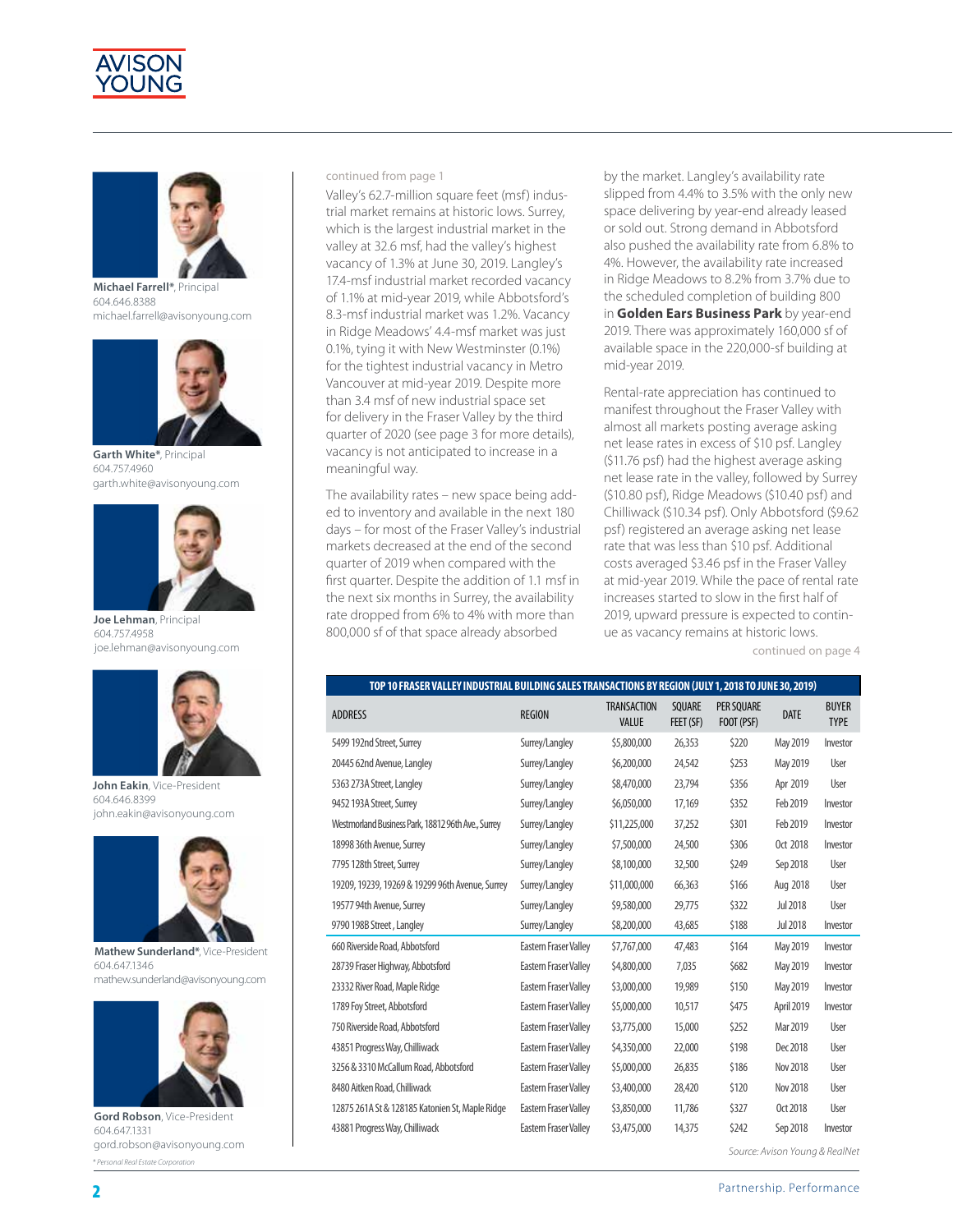

# New Fraser Valley industrial projects scheduled for completion by late 2020

## *More than 3.4 msf of industrial construction set for delivery in next 12 months*

|                     | <b>Address</b>                         | Project name/Occupier                       | Size    | <b>Construction type</b> | <b>Estimated Completion</b> | % Preleased/Presold |
|---------------------|----------------------------------------|---------------------------------------------|---------|--------------------------|-----------------------------|---------------------|
| O                   | 13577 115th Avenue, Surrey             | N/A                                         | 80,474  | SPFC - Strata            | 03 2019                     | 38%                 |
| $\boldsymbol{Q}$    | 18725 & 18733 52nd Avenue, Surrey      | South Cloverdale Business Centre            | 73,795  | SPEC - Strata/Lease      | 03 2019                     | 40%                 |
| ❸                   | 18880 30th Avenue, Surrey              | South Surrey Business Park (Building 3)     | 196,839 | SPEC - Lease             | 03 2019                     | 100%                |
| Ø                   | 192nd Street & 32nd Avenue, Surrey     | Campbell Heights North Phase V (Building 1) | 136,000 | SPEC - Lease             | 03 2019                     | 100%                |
| ❺                   | 3560 190th Street, Surrey              | Campbell Heights Industrial Centre 3        | 145,959 | SPFC - Lease             | 03 2019                     | 100%                |
| 6                   | 3568 191st Street, Surrey              | Hayer Business Centre II                    | 28,149  | SPEC - Lease             | 03 2019                     | 0%                  |
| 6                   | 3635 190th Street, Surrey              | Bailey Metal Products Ltd.                  | 111,859 | <b>BTS</b>               | 03 2019                     | 100%                |
| 0                   | 3757 190th Street. Surrev              | N/A                                         | 65.918  | SPEC - Strata            | 03 2019                     | 58%                 |
| $\bf{O}$            | 30583 Iron Mills Court. Abbotsford     | N/A                                         | 34,728  | SPEC - Lease             | 04 2019                     | 0%                  |
| $\bf \Phi$          | 19055 Airport Way, Pitt Meadows        | Golden Ears Business Park (Building 800)    | 220,416 | SPEC - Lease             | 04 2019                     | 28%                 |
| ❶                   | 10323 Grace Road, Surrey               | Marathon Fasteners & Hardware Inc.          | 33,000  | <b>BTS</b>               | 04 2019                     | 100%                |
| $\boldsymbol{\Phi}$ | 17358 56th Avenue, Surrey              | N/A                                         | 34,728  | SPFC - Lease             | 04 2019                     | 0%                  |
| ⊕                   | 17720 65A Avenue, Surrey               | Oualico                                     | 73,689  | SPEC - Lease             | 04 2019                     | 87%                 |
| $\boldsymbol{\Phi}$ | 19238 54th Avenue, Surrey              | Confidential                                | 106,337 | <b>BTS</b>               | 04 2019                     | 100%                |
| ⊕                   | 27230 60th Avenue, Langley             | Gloucester North                            | 92.001  | SPEC - Strata            | 01 20 20                    | 100%                |
| $\bf \Phi$          | 18898 98th Avenue, Surrey              | N/A                                         | 42.090  | SPEC - Lease             | 01 20 20                    | 0%                  |
| ⊕                   | 18991 34A Avenue, Surrey               | CH5 Business Centre                         | 122,370 | SPEC - Lease             | 01 20 20                    | 0%                  |
| $\bf \Phi$          | 192nd Street & 32nd Avenue, Surrey     | Campbell Heights North Phase V (Building 2) | 135,783 | SPEC - Lease             | 01 20 20                    | 0%                  |
| $\boldsymbol{\Phi}$ | 3577 194th Street, Surrey              | Cedar Coast South Surrey                    | 126.417 | SPEC - Lease             | 01 20 20                    | 75%                 |
| $\bf \Phi$          | 56th Avenue & 272nd Street. Langley    | Grubner Centre                              | 169.500 | SPEC - Lease             | 02 20 20                    | 0%                  |
| ${\bf q}$           | 18821 20th Avenue, Surrey              | Confidential                                | 530,799 | <b>BTS</b>               | 02 20 20                    | 100%                |
| $\bm{\Phi}$         | 19051 27th Avenue, Surrey              | 27th Avenue Business Centre                 | 74,193  | SPEC - Lease             | Q2 2020                     | 85%                 |
| ⊕                   | 19155 38th & 19168 39th Avenue, Surrey | Thirty8 Avenue Business Centre              | 147,542 | SPEC - Strata            | 02 20 20                    | 0%                  |
| ❹                   | 19437 32nd Avenue, Surrey              | 01 Business Park                            | 213,448 | <b>SPEC</b> - Strata     | 02 20 20                    | 32%                 |
| ⊕                   | 2188 Mason Street, Abbotsford          | Mason Corporate Centre (MCC)                | 167,939 | SPEC - Strata            | (32020)                     | 7%                  |
| 26                  | 200th Street & 86th Avenue, Langley    | Sun Glow Food Services Ltd.                 | 22,000  | <b>BTS</b>               | 03 20 20                    | 100%                |
| $\bm{v}$            | 26550 Gloucester Way, Langley          | N/A                                         | 61,419  | SPFC - Lease             | 03 20 20                    | 0%                  |
| 28                  | 192nd Street & 32nd Avenue, Surrey     | Campbell Heights North Phase V (Building 3) | 160.976 | SPEC - Lease             | 03 20 20                    | 0%                  |

*Source: Avison Young & RealNet*